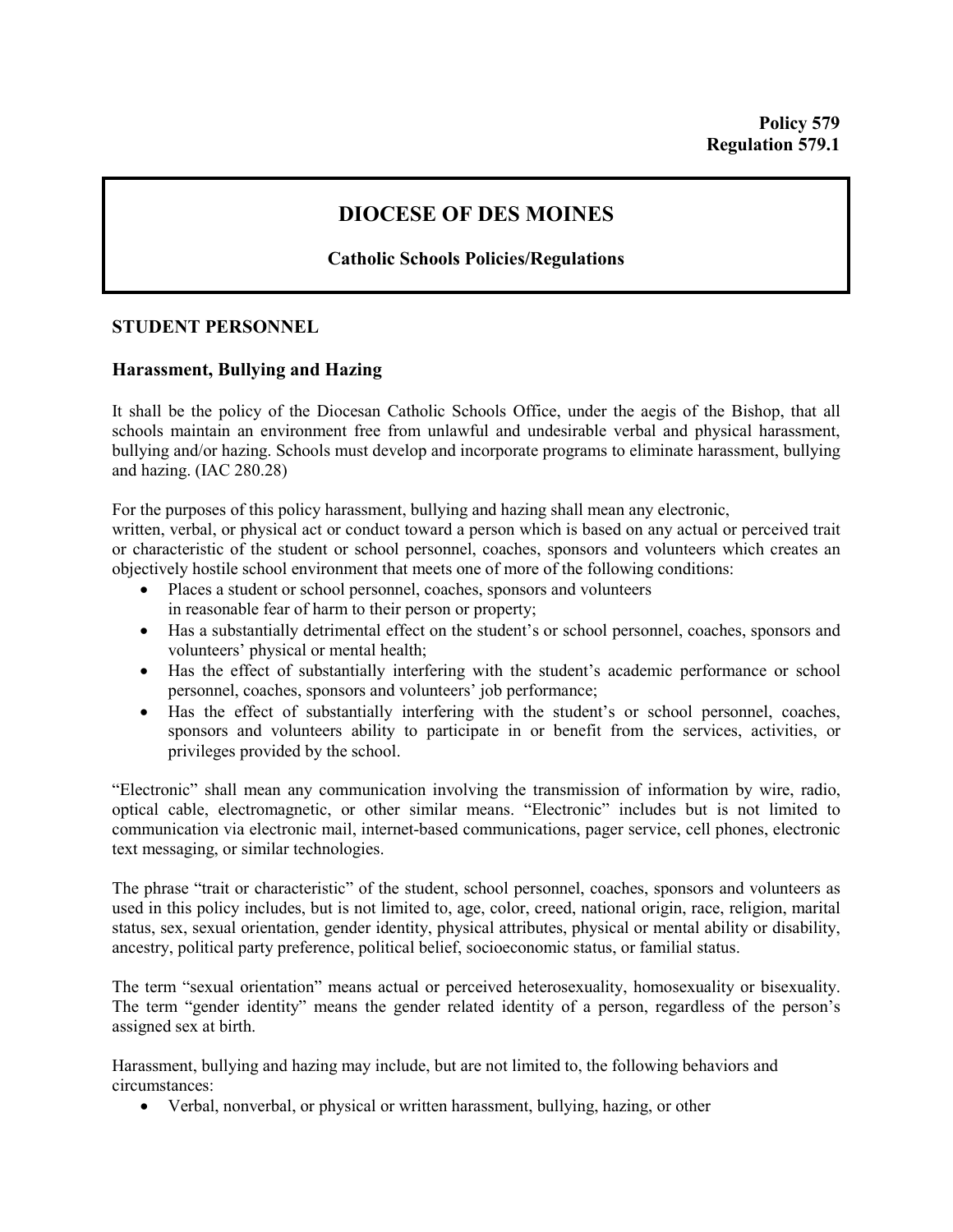that have the purpose or effect of causing injury, discomfort, fear, or suffering to the victim;

- Repeated remarks of a demeaning nature that have the purpose or effect of causing injury, discomfort, fear, or suffering to the victim;
- Implied or explicit threats concerning one's grades, achievements, property, etc. that have the purpose or effect of causing injury, discomfort, fear, or suffering to the victim;
- Demeaning jokes, stories, or activities directed at the student or school personnel, coaches, sponsors and volunteers that have the purpose or effect of causing injury, discomfort, fear, or suffering to the victim; and/or
- Unreasonable interference with a student's or school personnel, coaches, sponsors and volunteers' performance or creation of an intimidating, offensive, or hostile learning or working environment.

This policy shall be in effect while students are on school property, while on school-owned or school operated/leased vehicles; while attending or engaged in school-sponsored activities; and while away from school grounds if the misconduct directly affects the good order, efficient management and welfare of the school.

Students who believe they or other students or school personnel, coaches, sponsors and volunteers are the victim of bullying, harassment or hazing should immediately report their concerns to the school principal or the principal's designee. The principal or the principal's designee will be responsible for handling all complaints by students alleging bullying, harassment or hazing. The school must promptly and reasonably investigate allegations of bullying, harassment and hazing.

The investigator must consider the totality of circumstances presented in determining whether conduct objectively constitutes harassment, bullying or hazing. (IAC 280.28)

Any individual who believes a person has been bullied, harassed or hazed may report the matter to legal authorities.

Retaliation against a person because the person has filed a bullying, harassment or hazing complaint or assisted or participated in an investigation or proceeding is prohibited. An individual who knowingly files a false complaint and a person who gives false statements in an investigation shall be subject to discipline by appropriate measures, as shall a person who is found to have retaliated against another in violation of this policy. A student found to have retaliated in violation of this policy shall be subject to measures up to, and including, suspension and expulsion.

The principal shall ensure that the anti-harassment, anti-bullying and anti-hazing policy and procedures are printed in the Handbooks and shall contain the following statement: The Diocesan Catholic Schools Policy on harassment, bullying and hazing can be found at [www.dmdiocese.org](http://www.dmdiocese.org/) Catholic Schools, About Catholic Schools, School Policies and Regulations.

The principal or the principal's designee is responsible for

- Collecting data relating to incidents of harassment, bullying and hazing.
- Reporting data to the Iowa Department of Education upon completion of the investigation.
- Communicating founded harassment, bullying, and hazing incidents to the Superintendent's office.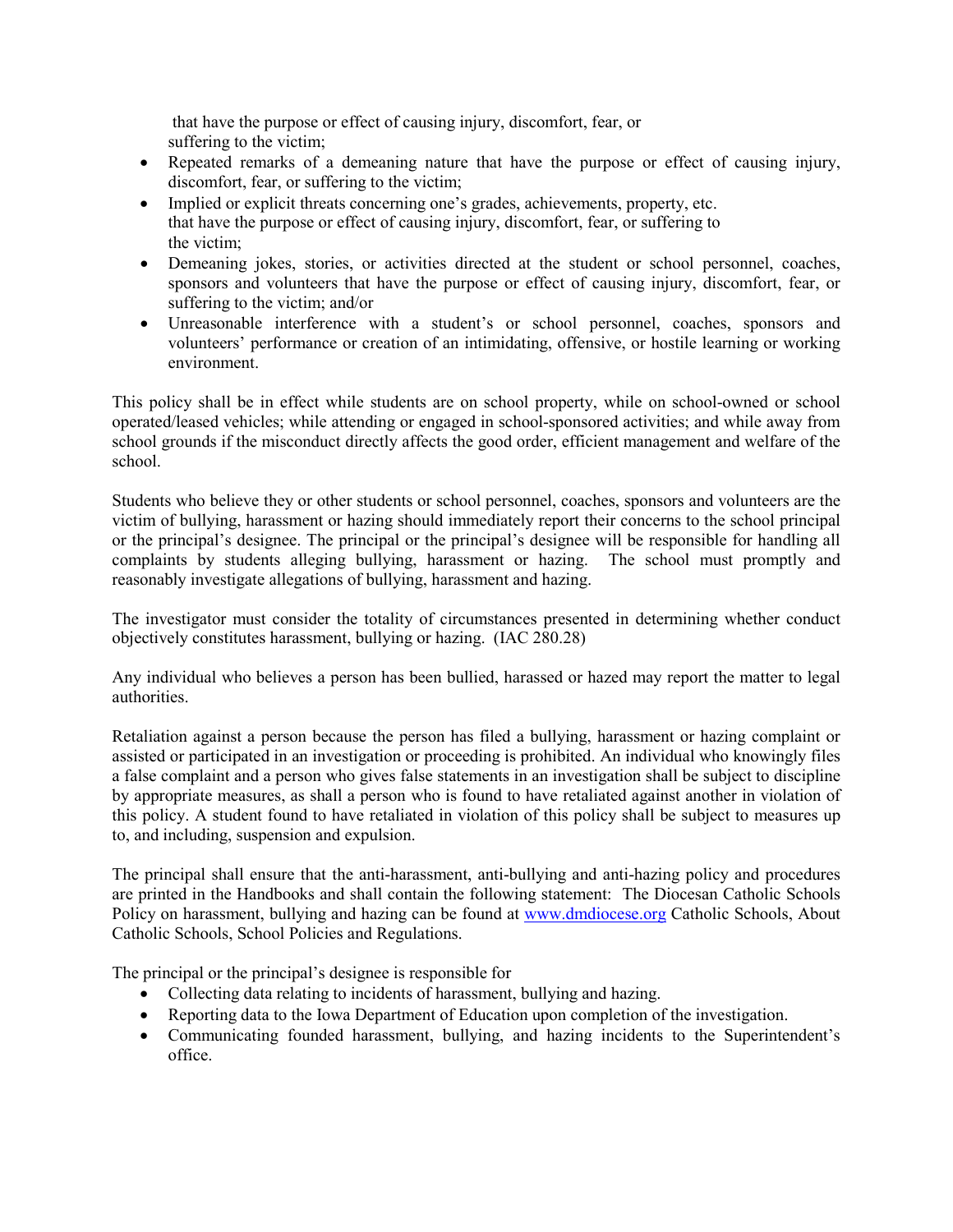Nothing in this policy shall be construed to impair the school's ability to educate and administer consistent with the mission of the Catholic Church. Nothing in this policy is intended to condone behaviors or lifestyles that are inconsistent with Catholic teachings.

| Policy Adopted: | January 31, 1994 |
|-----------------|------------------|
| Policy Revised: | January 30, 2020 |
|                 | July 30, 2021    |

#### **Bullying and Harassment – Complaint and Investigation Procedure Regulation 579.1**

#### COMPLAINT PROCEDURE:

Any individual who believes that the individual or any other school related individual has been harassed, bullied or hazed should notify the principal or the principal's designee. Each school shall have a designated investigator. The alternate investigator is the diocesan superintendent of schools or her/his designee. If the principal or the principal's designee is a witness or the alleged instigator of the bullying, harassment or hazing, the diocesan superintendent of schools or her/his designee must be the investigator.

The complainant or the investigator should complete the Diocese of Des Moines Anti-Bullying Incident Report Form (Regulation 579.2) turn over evidence of the harassment, including, but not limited to, letters, tapes, or pictures. The complainant shall be given a copy of the completed complaint form.

The investigator has the authority to initiate an investigation in the absence of a written complaint.

#### INVESTIGATION PROCEDURE:

The investigator will reasonably and promptly commence the investigation upon receipt of a complaint. The investigator will interview the complainant and the alleged harasser/hazer. The alleged harasser/hazer may file a written statement in response to the complaint. The investigator may also interview witnesses as deemed appropriate. The investigator should include the totality of circumstances during the investigation. (Regulation 579.3)

Upon completion of the investigation, the investigator will make written findings and conclusions to each allegation and report the findings and conclusions to the principal and pastor/canonical administrator. If the principal or the principal's designee is the alleged instigator the report shall be given to the pastor/canonical administrator and superintendent. (Regulation 579.4)

Information received during the investigation is kept confidential to the extent possible.

#### RESOLUTION OF THE COMPLAINT:

If the principal is not the investigator the principal may, if deemed necessary investigate further after the principal receives the investigator's report. In such a case, the principal may make a determination of any appropriate additional steps which could include an interview with the complainant and alleged abuser. Additional steps may include suspension or expulsion.

The principal must file a written report closing the case and documenting any disciplinary action taken in response to the complaint. The complainant, the alleged abuser and the investigator must receive notice as to the conclusion of the investigation. Disciplinary action information can only be shared with the alleged abuser and his/her parents. Care must be taken to protect the privacy of all individuals involved.